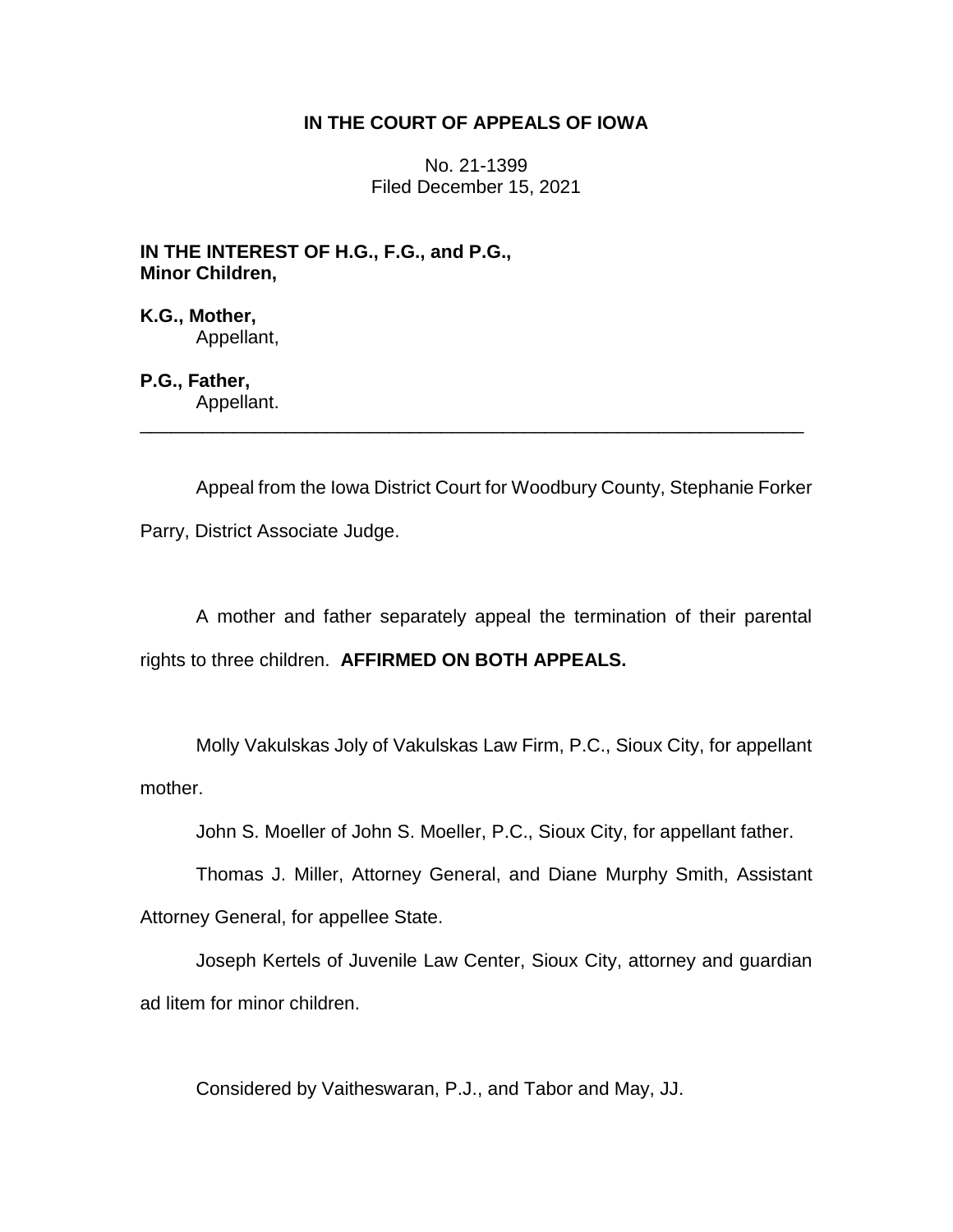**TABOR, Judge.**

Just before the birth of their third child, H.G., parents Phillip and Kimberly received a reprieve. The juvenile court granted their requests for six more months to reunify with their older children, F.G. and P.G. But in the juvenile court's view, the parents "frittered away" that opportunity by continuing to abuse substances and by hiding that fact from social workers. Now Phillip and Kimberly appeal the court's termination of their parental rights. They both contest the statutory grounds for termination and contend it was not in their children's best interests. Because the State proved that the children could not be safely returned to either parent, we affirm both terminations.

Our decision to affirm follows our de novo review of the juvenile court record. *In re A.B.*, 957 N.W.2d 280, 293 (Iowa 2021). We give that court's fact findings "respectful consideration," but are not bound by them. *Id*. The findings of fact about this family are extensive—spanning twenty-nine pages and detailing two years of services. But the essence is evident. Both Phillip and Kimberly have severe substance-abuse issues that prevent them from safely parenting their three children—who are now one, five, and six years old. Both parents also have struggled with their mental health. And both parents have engaged in domestic violence.

Against that backdrop, the juvenile court terminated the parents' rights under Iowa Code section 232.116(1)(f) (for F.G. and P.G.), (h) (for H.G.), and (*l*) (2021) (for all three children). On the statutory grounds issue, we look for clear and convincing evidence from the State. *In re M.W.*, 876 N.W.2d 212, 219 (Iowa 2016). To satisfy that standard, the State's proof must leave us with no "serious

2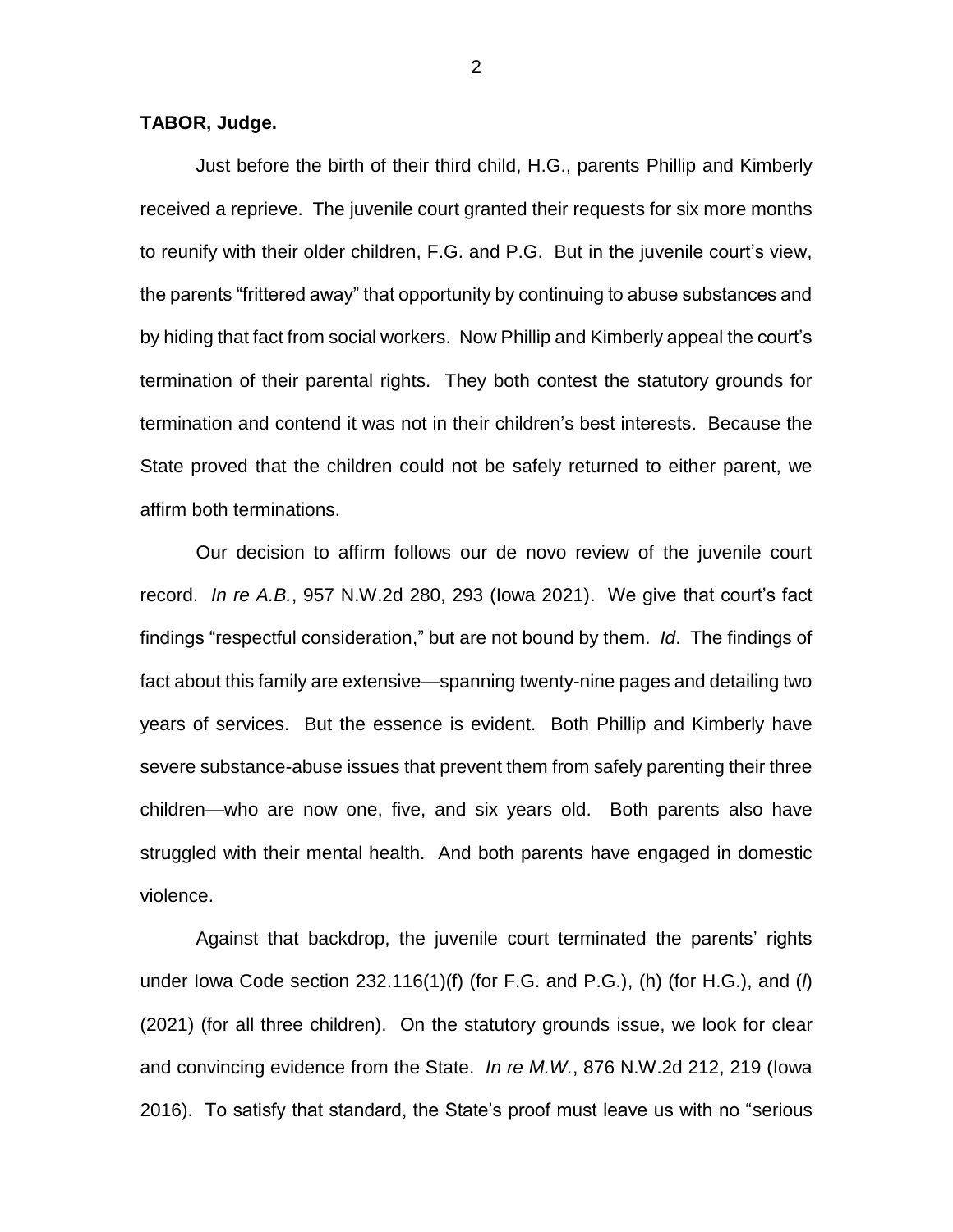or substantial doubts" about the correctness of the juvenile court's conclusions of law. *Id*. When, as here, the court rests its decision on more than one paragraph under section 232.116(1), we may affirm on any supported ground. *In re D.W.*, 791 N.W.2d 703, 707 (Iowa 2010). We will address paragraphs (f) and (h), and, in particular, their common element challenged by both Phillip and Kimberly—that the children could not be safely reunited with the parents at the time of the termination hearing. *See* Iowa Code § 232.116(1)(f)(4), (h)(4).

Phillip claims the State did not prove that element because (1) he completed in-patient substance-abuse treatment, (2) he has a residence for the children, and (3) he has a history of being employed, though not a current job. None of those assertions undermine the State's case. First, Phillip's recent sobriety, while encouraging, did not erase his long history of alcohol and substance abuse. Even after the juvenile court approved a trial-home placement in November 2020, Phillip relapsed several times. For example, during an unannounced drop-in in January 2021, a social worker found him passed out with four-month-old H.G. lying beside him. Then in March, Phillip was arrested for public intoxication and criminal mischief. The next month, a social worker cancelled a visitation because Phillip was impaired by alcohol. True, Phillip successfully discharged from an in-patient treatment program in June 2021. But by the date of the July termination trial he had not started outpatient services or participated in AA meetings. Second, he did not have independent housing, instead he and Kimberly were staying with a cousin who had once asked them to move out. And third, he lacked employment and transportation. Phillip's minimal progress was too nascent to risk a return of the children.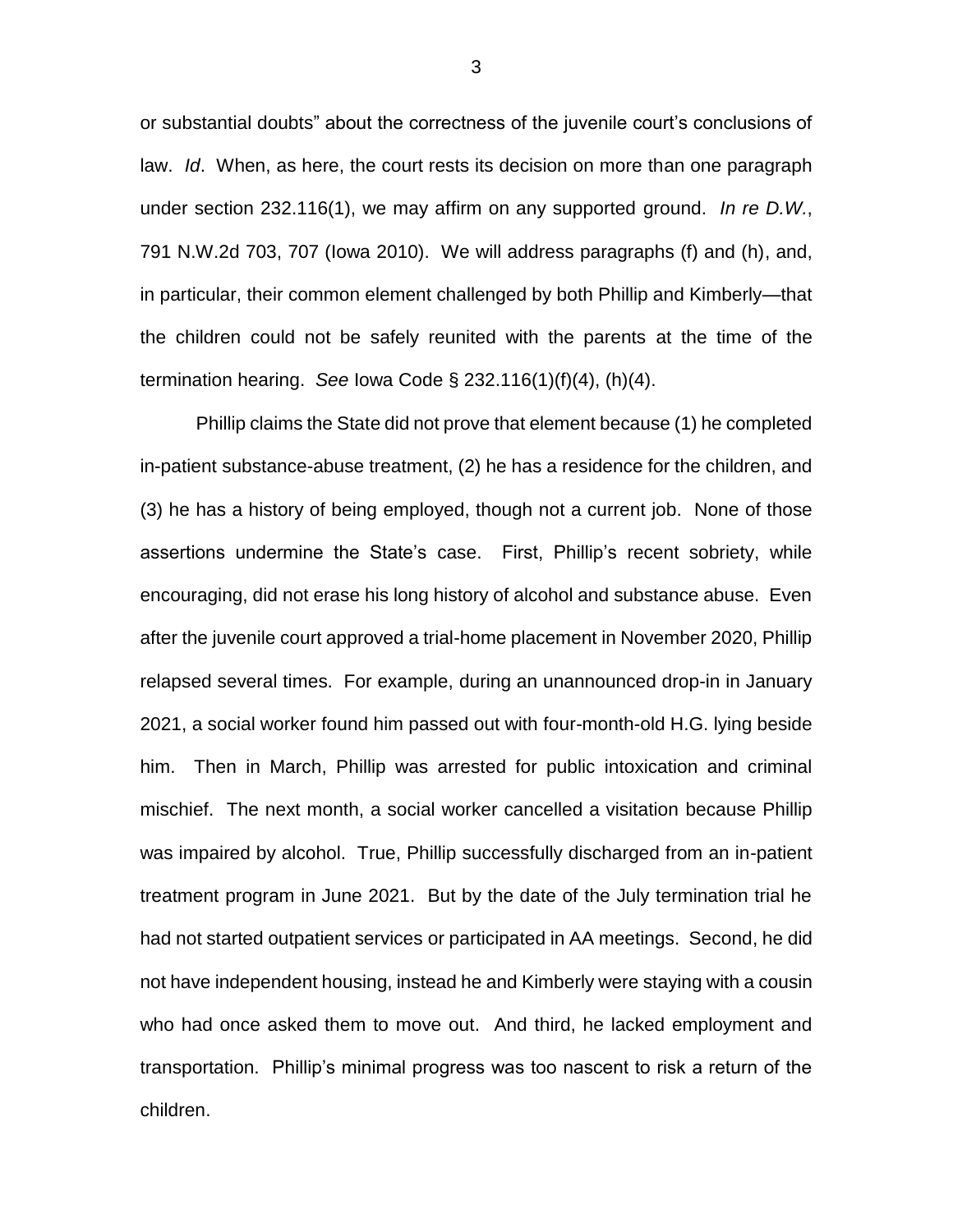Similarly, Kimberly argues the children could be returned to her care. She asserts that she was attending her mental-health appointments, taking prescribed medications, and had an appropriate residence for the children to live. But like Phillip, her positive steps toward stability came late in the case. As recently as January 2021, she was hospitalized for a drug overdose. In February, she and Phillip were arrested for assaulting each other. In March, a police officer found her "highly intoxicated" in a local bar. Her mental-health counselor reported that her attendance at therapy was inconsistent in early 2021. Then in May, she did successfully complete an inpatient substance-abuse treatment program. Yet we are concerned that she has not pursued outpatient services or embraced a recovery community, testifying that she can maintain sobriety on her own. Like the juvenile court, we are "not convinced she can wipe away years of use in only a couple of months." And contrary to her assertion, neither she nor Phillip had stable housing. So we find the State presented clear and convincing evidence to terminate the rights of both parents under paragraphs (f) and (h).

Turning to the best-interests challenges, we give primary consideration to the children's safety, to the best placement for furthering their long-term nurturing and growth, and to their physical, mental, and emotional condition and needs. *See In re P.L.*, 778 N.W.2d 33, 39 (Iowa 2010) (discussing section 232.116(2)). Phillip makes a cryptic argument that termination is not in the children's best interests because he has a bond with them. Likewise, Kimberly contends that she shares a strong connection with the children and can provide excellent care for them "so long as her mental health and substance abuse issues are in check." Indeed, the record supports the parents' claims that they have close relationships with the